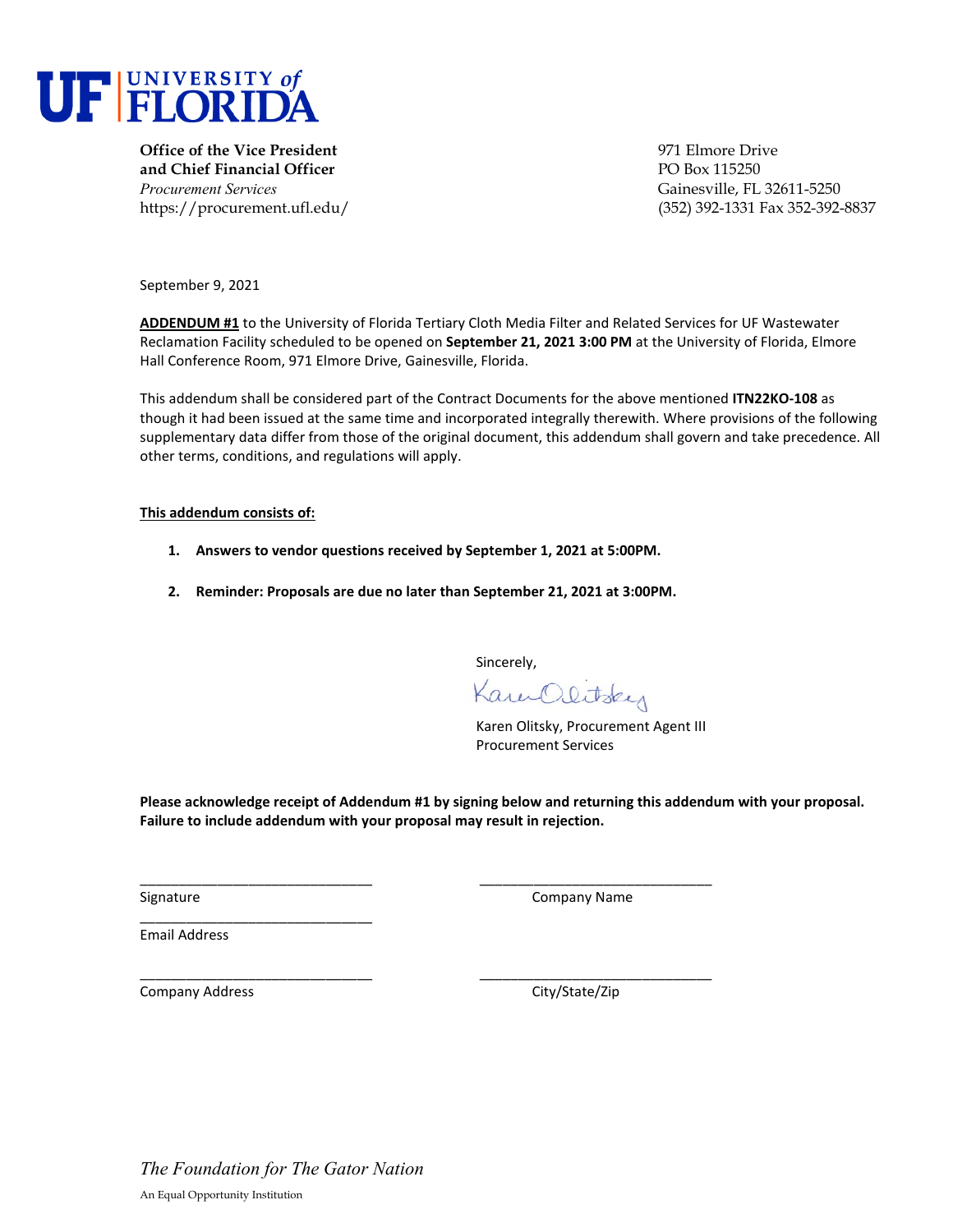## ITN22KO-108 Vendor Questions and Answers

- Q1. Article 4.1.1 of the ITN requires PC compatible media copy, preferably in PDF format, but article 4.1.2 prefers the copy to be in WORD/EXCEL format. It is recommended to provide this in PDF format as there will be many types of WORD, EXCEL, scanned and existing PDF files that will need to be combined into a single PDF file. Please confirm that PDF format is acceptable to the University of Florida.
	- A1. All documents shall be in PDF format only.
- Q2. 4.01.2 Number of Proposal Copies to be Furnished, Page 11, 2. Submit one (1) hardcopy original of the initial response and one copy on PC compatible media (CD/DVD or USB flash drive), preferably in Word and/or Excel, along with four (4) hardcopies each marked "Copy."

Can this be revised to add: "...preferably in Word, Excel, or PDF format,..."

- A2. All documents shall be in PDF format only.
- Q3. In reference to section 1.09(Spare Parts), A.2. The design of the Five Star Disk is a 1-piece frame. Other manufacturer's disks are separated in as many as six (6) segments. The spec calls for two (2) filter frames. Will we be required to provide two (2) complete disks while our competitor is only required to provide two (2) segments of one disk? Should the requirement read "Each Manufacturer shall provide complete filter cloth frames for two (2) complete disk." Or is this applicable only for manufacturers with segmented disk? Please clarify.
	- A3. The filter price proposal shall include no spare filter frames or media cloth replacements. The submittal package shall include a summary of unit costs for replacement cloths per disc and for the total number of discs, for information only.
- Q4. In reference to section 2.01 (Materials and Finishes General), B.2. There is not an acid bath tank large enough to dip the proposed tanks in, due to their size. Can the passivating be done by hand as opposed to an acid bath?
	- A4. The preferred manufacturing process to achieve the desired material finishes (i.e., stainless steel) is the responsibility of each manufacturer.
- Q5. Article 6.11, Reporting Requirements states that "the successful vendor(s) agrees to furnish to the University a summary of total sales made under this contract as requested but at least twice a year". The term "total sales" is not clear. Could you please elaborate if the term includes only materials or services purchased by filter vendor with subsuppliers to fulfil the Agreement between filter vendor and the University of Florida?
	- A5. Delete Reporting Requirements under Article 6.11.
- Q6. In attachment A of the ITN, section 11723, article 1.03 states "A local control panel (LCP) equipped with a Programmable Logic Controller (PLC) shall be furnished and installed as part of the system with complete control components to control the disk filter units and interface with the plant SCADA. Could you please confirm if one (1) control panel must be included for each filter, or if a single control panel must be supplied for both filters.
	- A6. To clarify, each filter shall have a dedicated local control panel.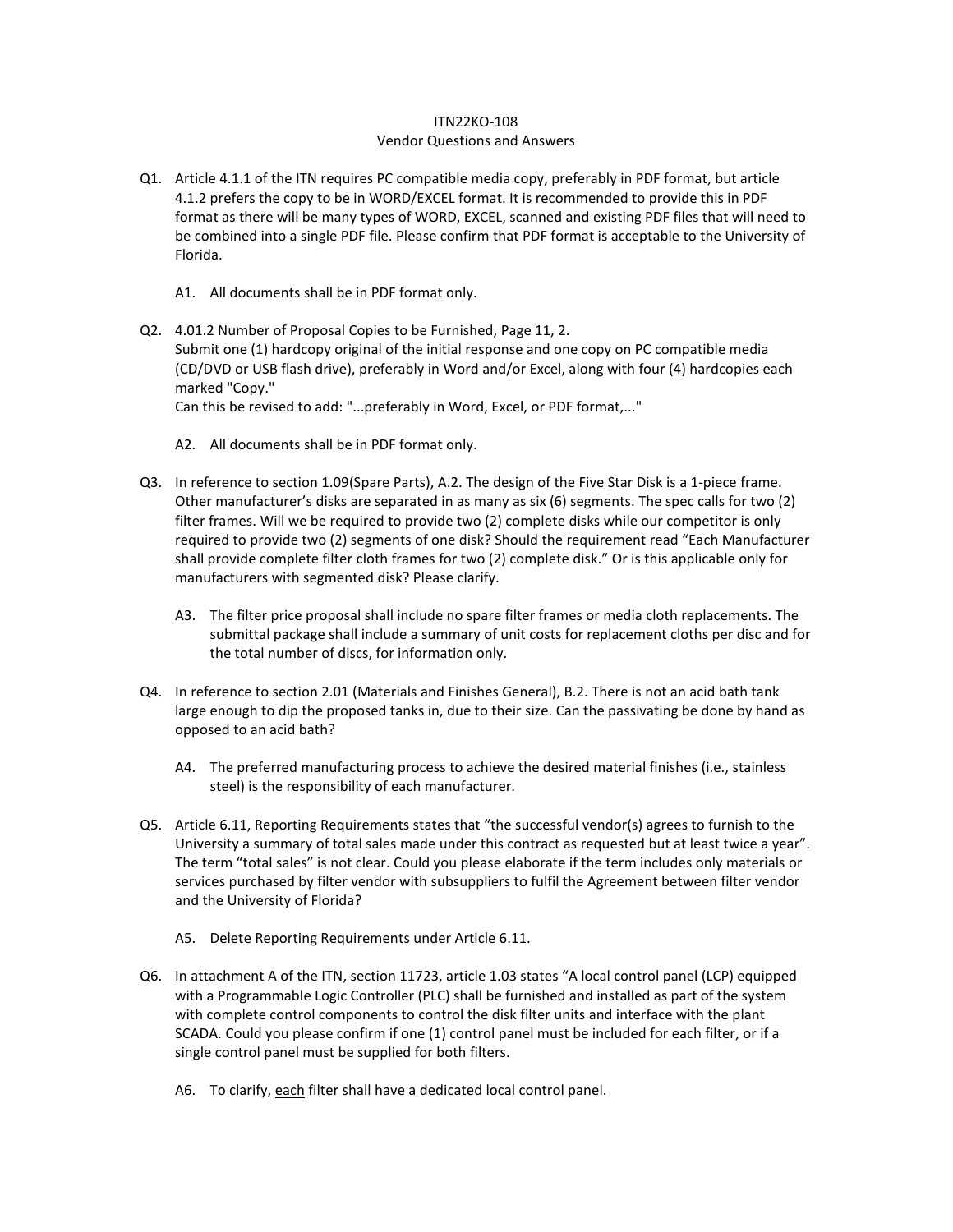- Q7. In attachment A of the ITN, section 11723, article 2.01B.3 requires that control panels shall be factory primed and powder-coated white in color. Is this required with control panels made of 316 SS?
	- A7. All 316 SS panels shall be factory primed and powered-coated white per the specifications.
- Q8. In attachment A of the ITN, section 11723, articles 2.02A-D describe the proprietary technical features of a single filter supplier. Please confirm the other named filter suppliers can supply their standard technical features that meet the intent of the specification.
	- A8. Filters shall both be of one manufacturer's standard product, and may deviate from Section 11723, Part 2.02, A-D, only to meet their own standard technical features, provided they meet the project specified service conditions.
- Q9. In attachment A of the ITN, section 11723, article 2.02A does not define the tank wall thickness for each filter. Please confirm that 316 SS filter tanks shall have a minimum wall thickness of ¼" for structural integrity and handling of the filter tanks during transport and installation.
	- A9. Minimum tank wall thickness shall be  $\frac{1}{4}$ ".
- Q10. Section 11723, 1.04 Quality Assurance, Page 36

The Filters shall be a manufacturer's standard product and only modified as necessary to comply with the specifications and specified service conditions. All equipment covered by these specifications shall be manufactured and provided by one manufacturer, and shall be complete including motors, backwash pumps and piping, and all appurtenances. Can this be revised to read: "Piping beyond the filter tank connections shall be provided by the installing Contractor."

A10. Piping beyond the filter tank connections shall be provided by the installing Contractor.

Q11. Section 11723, 2.02.C.1 Filter Equipment, Page 39

Each center tube shall be ¼" thick 304 stainless steel, with driven sprocket, wheel assemblies, and frame and cloth assemblies.

Can this be revised to read: Each center tube shall be 3/16" thick 304 stainless steel, with driven sprocket, wheel assemblies, and frame and cloth assemblies.

- A11. Each center tube shall be minimum 3/16" thick 304 stainless steel, with driven sprocket, wheel assemblies, and frame and cloth assemblies.
- Q12. Section 11723, 2.03.A.1 Process Instrumentation, Page 40

A submersible, hydrostatic pressure indicating transmitter shall be provided to monitor, report, and control filter level.

In lieu of that stated above, Scope of Supply is based upon the following: Externally mounted level transducer. The specified submersible transmitter could be included for an additional cost. Please confirm direction.

- A12. A submersible or externally mounted hydrostatic pressure indicating transmitter shall be provided to monitor, report, and control filter level.
- Q13. Section 11723, 2.03.A.3.ii Process Instrumentation, Page 41 Sensors shall be suspended by cable. Cable shall include vent tube for the transducer.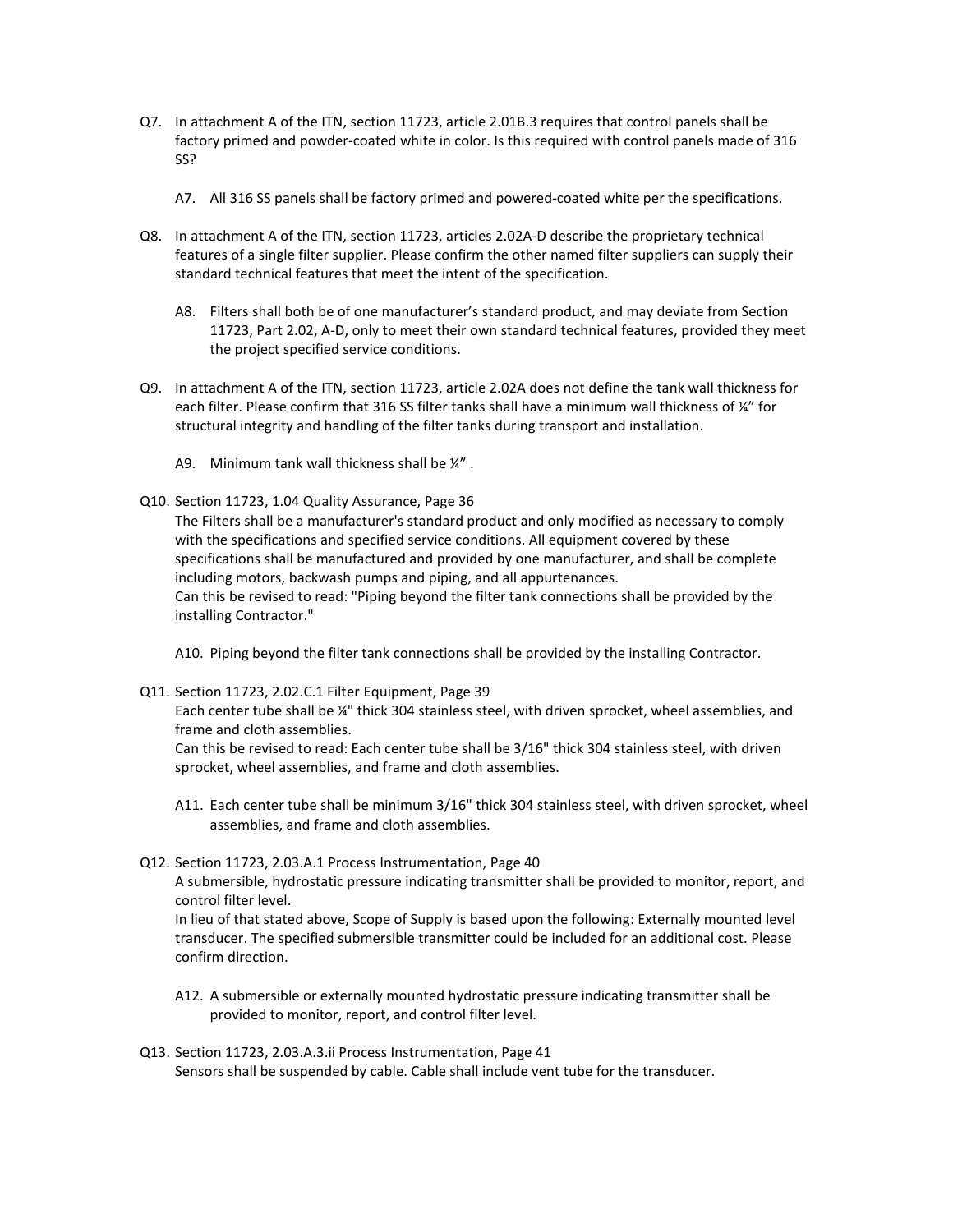In lieu of that stated above, Scope of Supply is based upon the following: Externally mounted level transducer. Can this be revised to read: "Sensors shall be flush-mounted to tank wall." The specified submersible transmitter could be included for an additional cost. Please confirm direction.

A13. Sensors may be suspended by cable or flush-mounted to tank wall.

- Q14. Section 11723, 2.03.A.5 Process Instrumentation, Page 41 "Approved Manufacturer(s)" for Pressure Transmitters Can this be revised to add: IFM Effector PX to approved manufacturers.
	- A14. Add IFM Effector PX pressure transmitters to approved manufacturers.
- Q15. Section 11723, 2.03.B.5 Process Instrumentation, Page 41 "Approved Manufacturer(s)" for Float Switches. Can this be revised to add: Anchor Scientific Model GSI 40NONC-STO as approved equal.
	- A15. Add Anchor Scientific Model GSI 40NONC-STO as approved equal for float switches.
- Q16. Section 11723, 2.04.A.2 Controls, Page 42

Panels shall be factory tested prior to shipment and witnessed by the Engineer. Please add language specifying that the engineer's travel costs are included in the contractor's scope, not the manufacturer's.

A16. All Owner and Engineer's travel costs shall not be the responsibility of the filter manufacturer.

- Q17. Section 11723, 2.04.A.6 Internal Electrical Wiring, Page 44 2.04.A.6 Internal Electrical Wiring Please note that sections are misnumbered beginning at 2.04.A.6 Internal Electrical Wiring on page 44. Please advise.
	- A17. Acknowledged. The numbering scheme unintentionally repeated 2.04, A., 6. However, the subsection headings dictate, and each separate subsection is complete.
- Q18. Section 11723, 2.04.A.6.j Controls, Page 43

A transient voltage surge suppressor TVSS, 120 V AC single phase by Phoenix Contact or approved equal.

Can this be revised to read: "A transient voltage surge suppressor TVSS, 120 V AC three phase by Phoenix Contact or approved equal."

- A18. Add a transient voltage surge suppressor TVSS, 120 V AC three phase by Phoenix Contact or approved equal.
- Q19. Section 11723, 2.04.A.8.a Controls, Page 46 Door-mounted HMI/OIT shall provide, at a minimum, the following functions:…

This paragraph conflicts with Section 11723 Paragraph 2.04.A.9 which specifies no exterior lamps or pushbuttons. Please confirm if all equipment is to be controlled from the operator interface or if lights and switches are to be included.

- A19. Delete "no exterior lamps or pushbuttons are permitted. These are to be provided internally" from 2.04, A., 9. Filter equipment shall be operated and monitored via both OIT and lights/pushbuttons.
- Q20. Section 11723, 2.04.A.9.b Controls, Page 46